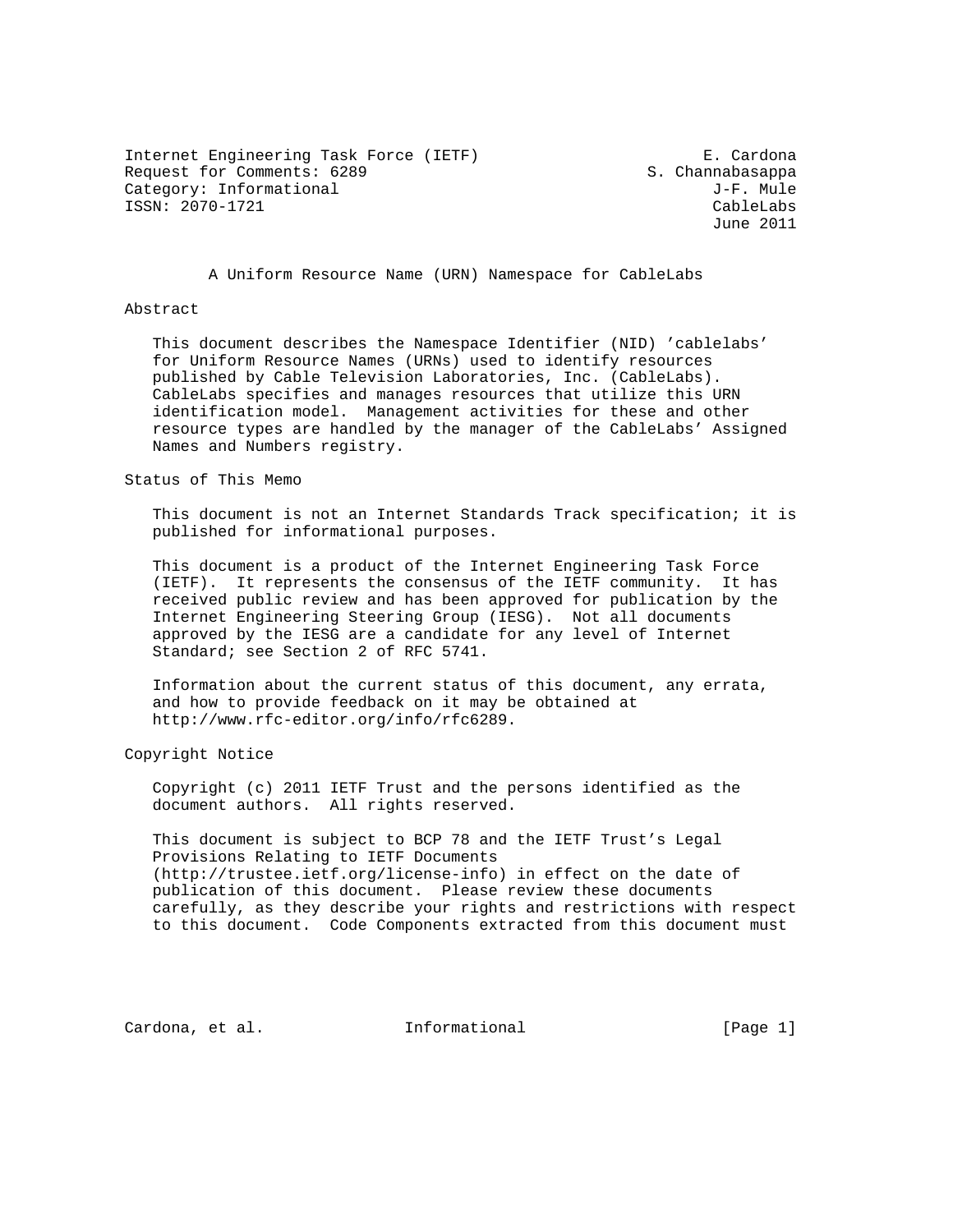include Simplified BSD License text as described in Section 4.e of the Trust Legal Provisions and are provided without warranty as described in the Simplified BSD License.

 This document may contain material from IETF Documents or IETF Contributions published or made publicly available before November 10, 2008. The person(s) controlling the copyright in some of this material may not have granted the IETF Trust the right to allow modifications of such material outside the IETF Standards Process. Without obtaining an adequate license from the person(s) controlling the copyright in such materials, this document may not be modified outside the IETF Standards Process, and derivative works of it may not be created outside the IETF Standards Process, except to format it for publication as an RFC or to translate it into languages other than English.

Table of Contents

|             | Introduction $\ldots \ldots \ldots \ldots \ldots \ldots \ldots \ldots \ldots \ldots$ |  |  |  |  |  |  |  |  |  |
|-------------|--------------------------------------------------------------------------------------|--|--|--|--|--|--|--|--|--|
| $2^{\circ}$ | URN Specification for CableLabs 3                                                    |  |  |  |  |  |  |  |  |  |
|             |                                                                                      |  |  |  |  |  |  |  |  |  |
|             |                                                                                      |  |  |  |  |  |  |  |  |  |
|             |                                                                                      |  |  |  |  |  |  |  |  |  |
| რ —         |                                                                                      |  |  |  |  |  |  |  |  |  |
|             |                                                                                      |  |  |  |  |  |  |  |  |  |
|             |                                                                                      |  |  |  |  |  |  |  |  |  |
|             |                                                                                      |  |  |  |  |  |  |  |  |  |
|             |                                                                                      |  |  |  |  |  |  |  |  |  |
|             | 9.2. Informative References 6                                                        |  |  |  |  |  |  |  |  |  |
|             |                                                                                      |  |  |  |  |  |  |  |  |  |

## 1. Introduction

 CableLabs is a non-profit research and development consortium that is dedicated to pursuing new cable telecommunications technologies and to helping its cable operator members integrate those technical advancements into their business objectives. Within CableLabs, specification activities are organized into projects such as DOCSIS(R), PacketCable(TM), and OpenCable(TM), and technical work is conducted within focus teams. Product vendors, manufacturers, and cable operator members are invited to join the focus teams that create technical specifications.

 Occasionally, CableLabs specification efforts require identifiers in a managed namespace so that they are unique and persistent. To ensure that the uniqueness is absolute, the registration of a specific Uniform Resource Name (URN) [RFC2141] Namespace Identifier

Cardona, et al. Informational [Page 2]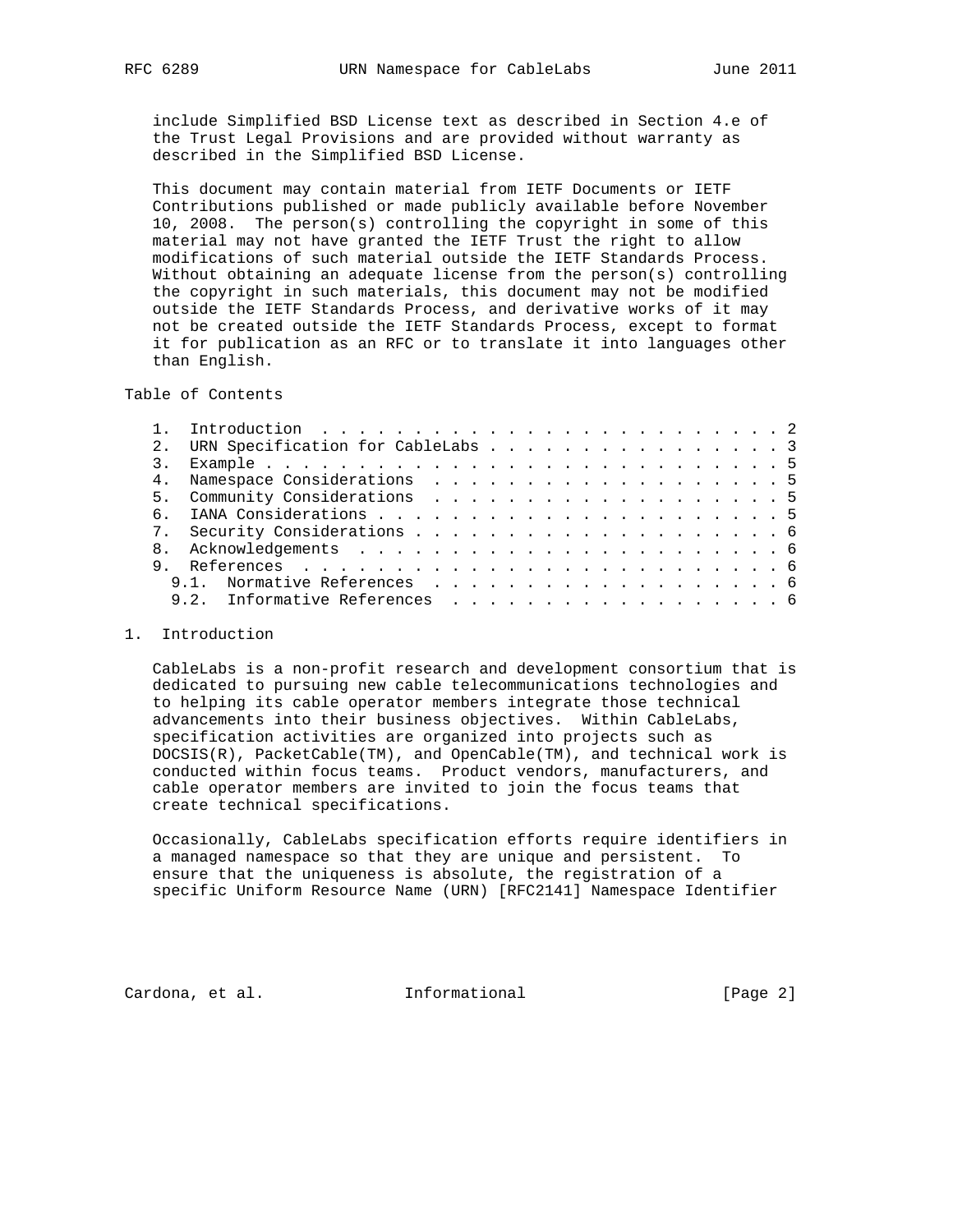(NID) for use by CableLabs is being specified in this document, in full conformance with the NID registration process specified in [RFC3406]. 2. URN Specification for CableLabs Namespace ID: cablelabs Registration information: registration version number: 1 registration date: 2011-04-18 Declared registrant of the namespace: Registering organization Name: Cable Television Laboratories, Inc. Address: 858 Coal Creek Circle, Louisville, CO 80027, USA Designated contact Role: Manager, Standards Email: ietf\_standards@cablelabs.com Declaration of syntactic structure: The Namespace Specific String (NSS) of all URNs that use the "cablelabs" NID will have the following structure: {CLclass}:{CLClassSpecificString} The "CLclass" is a US-ASCII string that conforms to the URN syntax requirements specified in [RFC2141] and defines a specific class of resource type. Each class will have a specific labeling scheme that is covered by "CLClassSpecificString", which also conforms to the naming requirements of [RFC2141]. CableLabs maintains the CableLabs' Assigned Names and Numbers [CANN] specification that will contain the assignment of CableLabs' resource classes and the specific registration values assigned for each resource class. Relevant ancillary documentation: CableLabs publishes information regarding the registered resources in the CableLabs' Assigned Names and Numbers specification ([CANN]).

Cardona, et al. 1nformational 1999 [Page 3]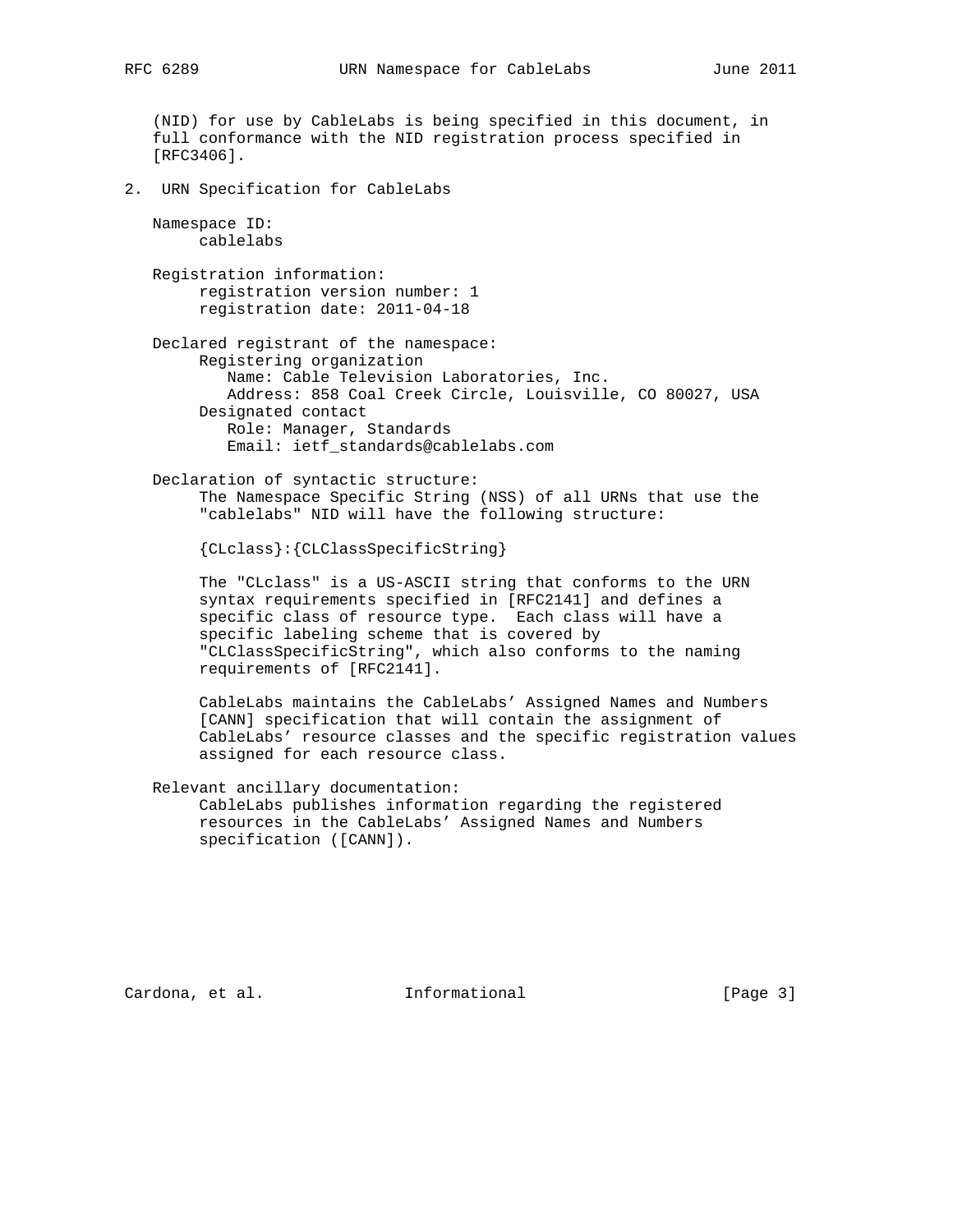Identifier uniqueness considerations:

 CableLabs will manage resource classes using the "cablelabs" NID and will be the authority for managing resources and associated subsequent strings. CableLabs is expected to guarantee the uniqueness of the strings themselves, or it may permit secondary responsibility for certain defined resources.

 CableLabs could allow the use of experimental type values for testing purposes only. Note that using experimental types may create collisions as multiple users may use the same values for resources and specific strings.

Identifier persistence considerations:

 CableLabs will update the CableLabs' Assigned Names and Numbers specification ([CANN]) to document the registered resources that use the "cablelabs" NID.

Process of identifier assignment:

 CableLabs will provide procedures for registration of each type of resource that it maintains. Each such resource may have three types of registration activities:

- 1. Registered values associated with CableLabs documents or services
- 2. Registration of values or sub-trees to other entities
- 3. Name models for use in experimental purposes

 Process for identifier resolution: The namespace is not listed with a resolution discovery system; this is not applicable for this URN registration.

 Rules for lexical equivalence: No special considerations; the rules for lexical equivalence of [RFC2141] apply.

 Conformance with URN syntax: No special considerations.

 Validation mechanism: None specified. URN assignment will be handled by procedures implemented in support of CableLabs activities.

Scope:

Global

Cardona, et al. 1nformational [Page 4]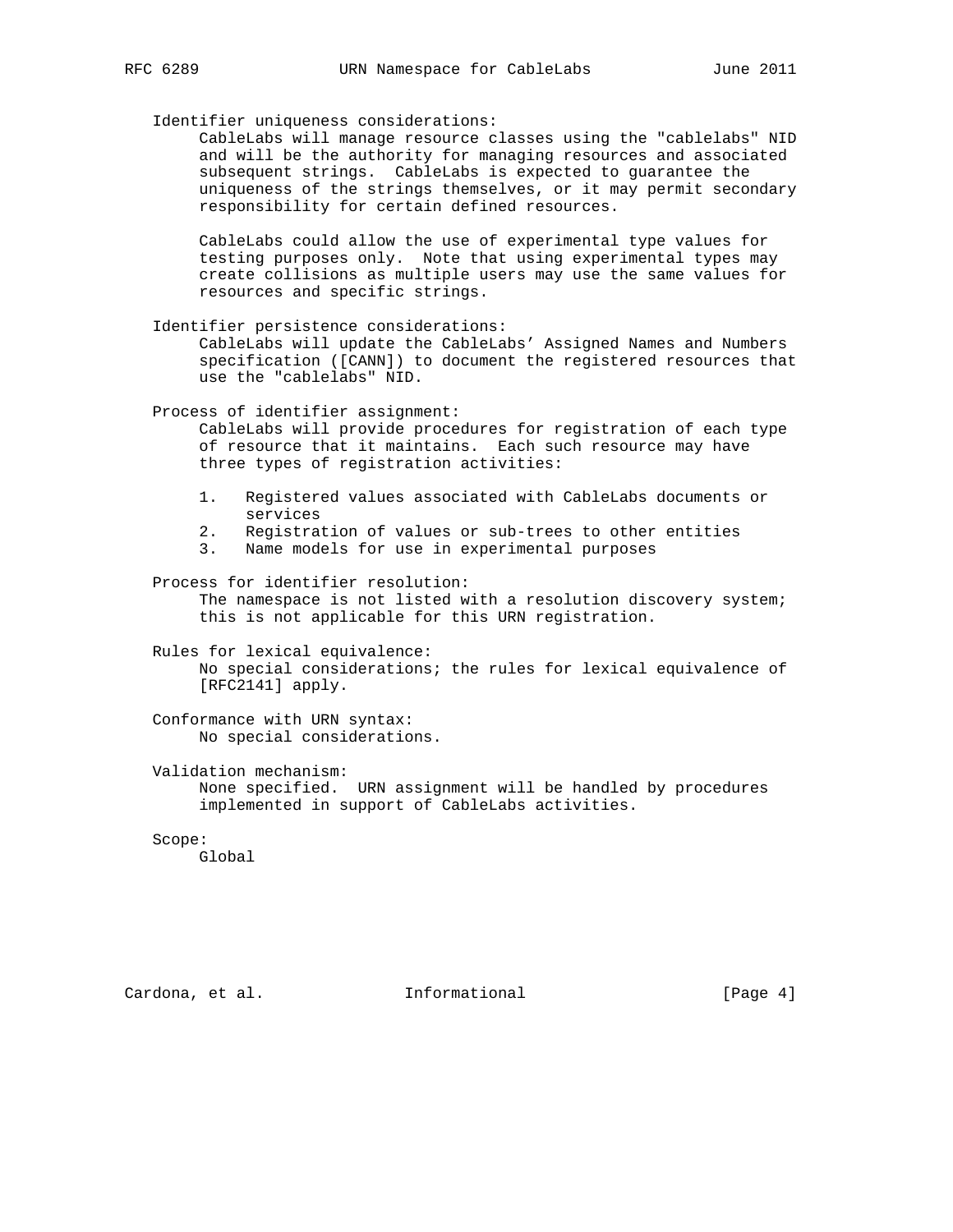## 3. Example

 The following example represents a hypothetical URN that could be assigned by CableLabs.

urn:cablelabs:packetcable-example:ue:rst-sample

 This example defines the URN to be used for User Equipment (UE) conforming to the sample Residential SIP Telephony (RST) application specified within CableLabs' PacketCable RST specification suite.

4. Namespace Considerations

 CableLabs develops specifications that may require the use of data models. URN Namespaces are key constructs to manage the definitions of those data models reliably with persistence and uniqueness.

 The use of URNs should also help specification authors to maintain different versions of URNs and dependencies between URNs across different versions of CableLabs specifications if they so wish.

5. Community Considerations

 Participants involved in the development and usage of CableLabs specifications and cable industry deployments will benefit from the publication of this namespace by providing consistent and reliable names for the XML namespaces, schema locations, and similar identifiers of physical data models published within CableLabs specifications.

 The CableLabs specifications are publicly available and are licensed to manufacturers on a nondiscriminatory basis. CableLabs will maintain the allocation of resources for the "cablelabs" NID within the following specification: "CableLabs' Assigned Names and Numbers" [CANN], which will be publicly available for viewing. CableLabs will also maintain the corresponding specifications where the registered resources are referenced or used.

6. IANA Considerations

 This document adds a new entry ("cablelabs") in the urn-namespaces registry. This is the defining document. The entry can be found in the "Uniform Resource Names (URN) Namespaces" registry available from the IANA site (http://www.iana.org) and any associated mirrors.

Cardona, et al. 1nformational [Page 5]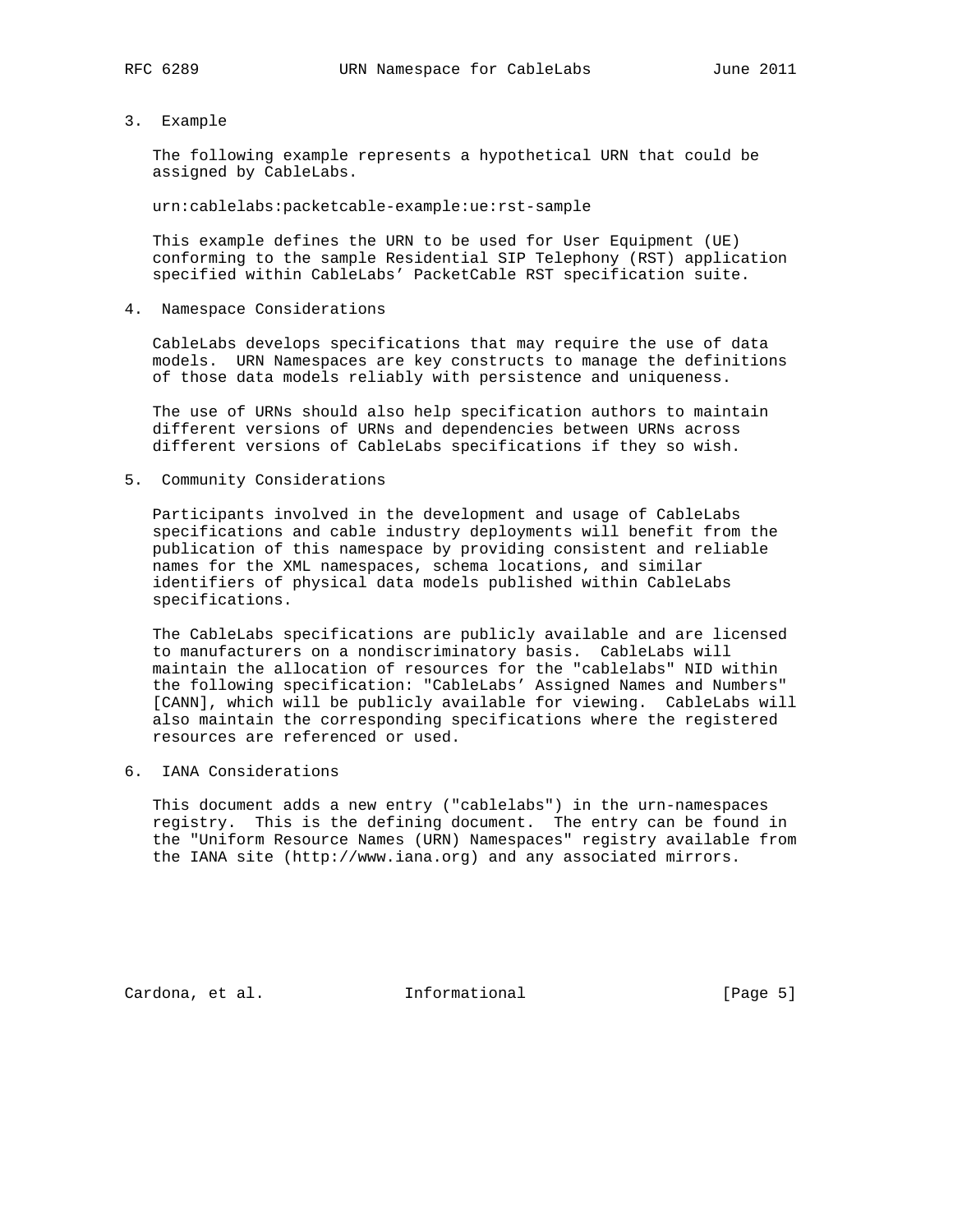7. Security Considerations

 There are no additional security considerations other than those normally associated with the use and resolution of URNs in general, which are described in [RFC1737], [RFC2141], and [RFC3406].

8. Acknowledgements

 The authors wish to thank Alfred Hoenes, Ted Hardie, and Peter Saint- Andre for their useful comments and suggestions. The authors also acknowledge that the text from [RFC4358] formed the basis for the initial version of this document.

- 9. References
- 9.1. Normative References

[RFC2141] Moats, R., "URN Syntax", RFC 2141, May 1997.

- [RFC3406] Daigle, L., van Gulik, D., Iannella, R., and P. Faltstrom, "Uniform Resource Names (URN) Namespace Definition Mechanisms", BCP 66, RFC 3406, October 2002.
- 9.2. Informative References
	- [CANN] Cable Television Laboratories Inc., "CableLabs' Assigned Names and Numbers", 2011, <http://www.cablelabs.com/specifications/cpSpecs.html>.
	- [RFC1737] Sollins, K. and L. Masinter, "Functional Requirements for Uniform Resource Names", RFC 1737, December 1994.
	- [RFC4358] Smith, D., "A Uniform Resource Name (URN) Namespace for the Open Mobile Alliance (OMA)", RFC 4358, January 2006.

Cardona, et al. 1nformational [Page 6]